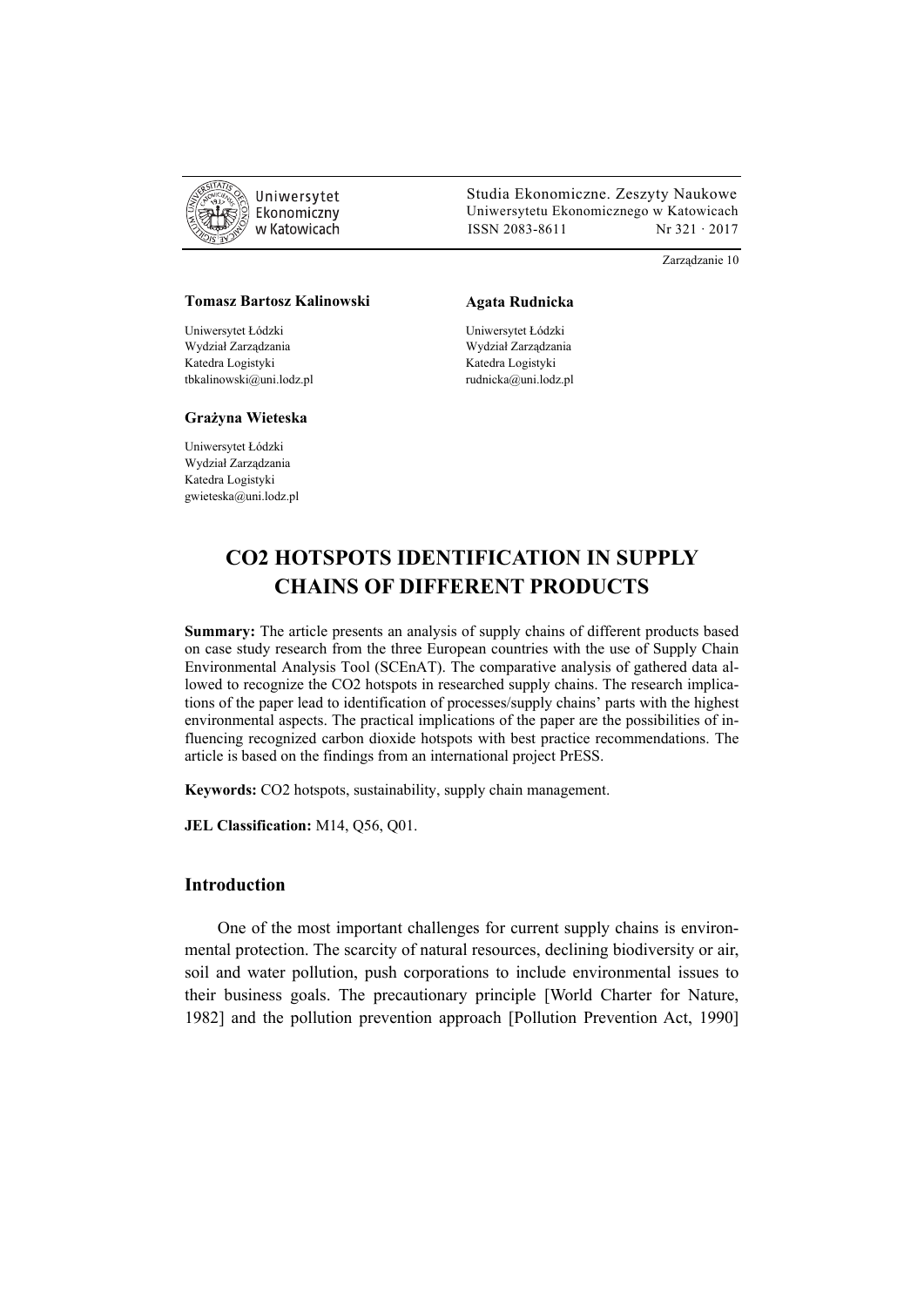show main direction of acting for business organisations. The precautionary principle says about the need to protect environment in any case to anticipate the possible risk and avoid harmful consequences. In broader sense, it could be used in decision making process of planning business activities without additional environmental risks. Pollution prevention is more than working in line with minimum environmental requirements. It assumes environmental friendly choices that minimise the negative effects on environment such as: waste reduction, energy efficient operations, water saving, etc. The challenge for current enterprises seems to be the shift from theoretical consideration about the environment to practical realisation and implementation into strategy.

Last years showed the rising problem of CO2 emission as a global challenge that has to be addressed by all sectors including business. The debate about possible solutions focuses on supply chains as the path of life cycle of products that generate enormous emissions. From this perspective supply chain environmental management is needed. Environmental consideration in the whole supply chain is crucial for the sustainability of the global economy. It is also the demanding issue for corporations that are going to make effort to lowering the amount of CO2 in their processes and products. There are different approaches to CO2 measurement related to the whole supply chain. Knowledge about what causes the emission should be regarded as the starting point for further green improvements of logistics processes in supply chains. In the article, a possible scenario of CO2 management, its hotspots identification and possible improvements will be presented.

#### **1. Environmental aspects of supply chain management**

Environmental issues, next to social, are noneconomic aspects of business activities, that continuously gain the relevance as a focal point of sustainable development. Any business process may be the source of environmental aspects. In the table below the exemplary environmental issues are presented.

| <b>Business Process</b> | Possible Environmental Issues                                       |
|-------------------------|---------------------------------------------------------------------|
|                         |                                                                     |
| Extraction              | emissions including CO <sub>2</sub>                                 |
|                         | depletion of non-renewable resources                                |
|                         | water and energy consumption                                        |
|                         | degradation of the landscape                                        |
|                         | reduce biodiversity                                                 |
|                         | pollution of the water, air and soil (including chemical pollution) |
|                         | eutrophication                                                      |

**Table 1.** General environmental issues of supply chain management

 $\Gamma$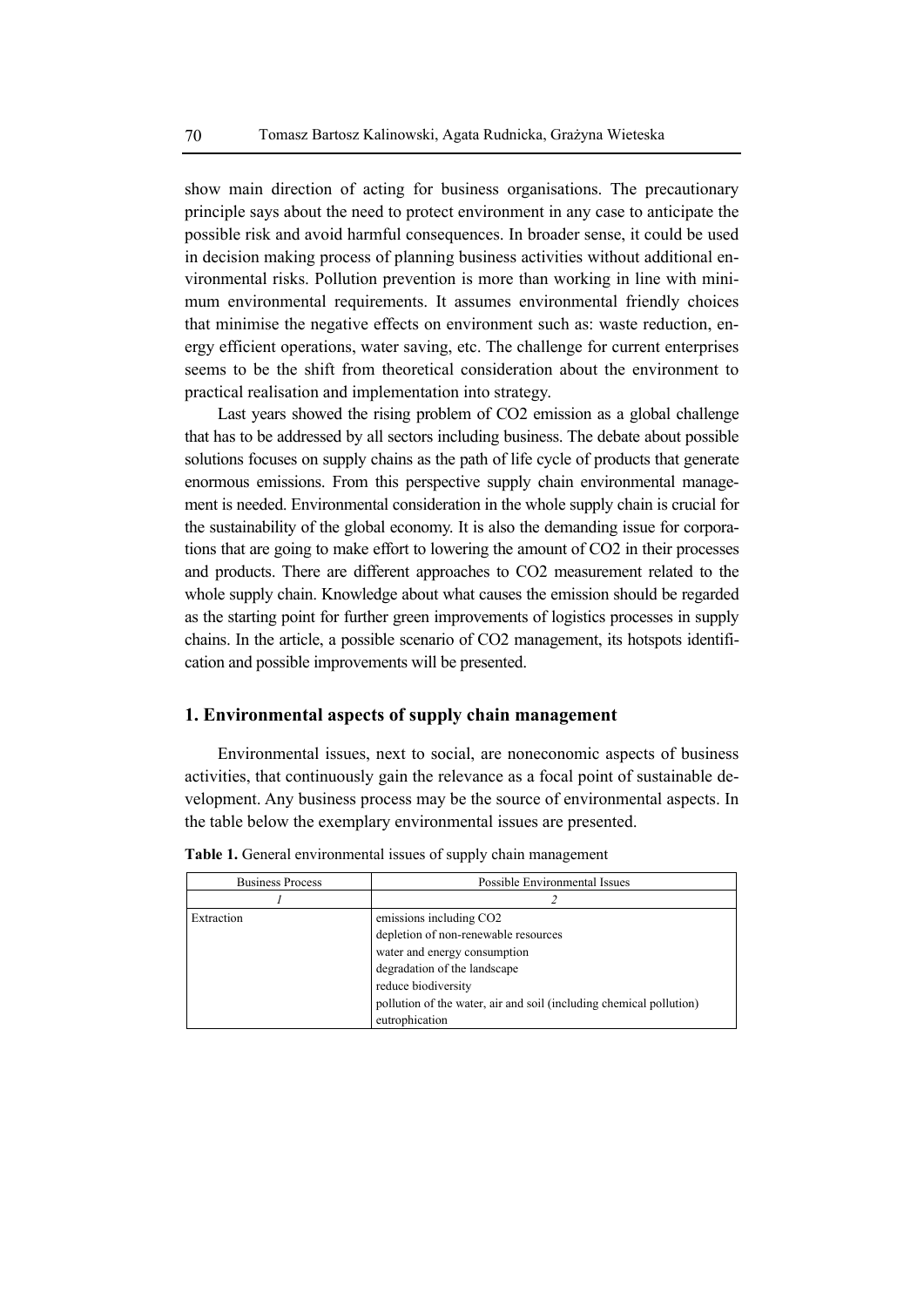|                             | $\mathfrak{D}$                                 |
|-----------------------------|------------------------------------------------|
| Transportation/Warehousing/ | emissions including CO2                        |
| Distribution                | noise                                          |
|                             | vibration                                      |
|                             | leaks                                          |
|                             | natural resources depletion                    |
| Production                  | dangerous materials and resources              |
|                             | emissions including CO <sub>2</sub>            |
|                             | sewage                                         |
|                             | noise                                          |
|                             | vibration                                      |
|                             | water and energy usage                         |
|                             | non-recyclable materials                       |
|                             | insufficient waste management                  |
|                             | heat emissions                                 |
| Consumption                 | over consumption                               |
|                             | extra emission due to improper consumption     |
|                             | waste production                               |
|                             | insufficient waste management                  |
|                             | soil, water and ground pollution               |
|                             | exposure to dangerous materials and substances |
| End-of use processes        | soil air and water pollution                   |
|                             | emissions                                      |

#### **Table 1 cont.**

Source: Based on environmental, sustainability and social reports of companies.

The scale and scope of environmental impact will differ due to the type and size of the company and the complexity of its supply chain. The environmental consideration is the result of tightening law regulations and other motivations identified by business like e.g. expected benefits [Diabat and Govindan, 2011].

Much attention is put on international and national level to improve the living conditions and assure decent environmental quality nowadays, without compromising the needs of future generations to meet their needs under the conditions of sustainable development [Agenda 21, 1993]. It is equally seen in environmental policies and projects set by individual entities and in whole supply chains [e.g. Carter and Rogers, 2008; Kleindorfer et al., 2005; Seuring and Muller, 2008a; Seuring and Muller, 2008b]. "A focus on supply chains is a step towards the broader adoption and development of sustainability, since the supply chain considers the product from initial processing of raw materials to delivery to the customer. However, sustainability also must integrate issues and flows that extend beyond the core of supply chain management: product design, manufacturing by-products, by-products produced during product use, product life extension, product end-of-life, and recovery processes at end-of-life" [Linton, Klassen and Jayaraman, 2007, p. 1078]. The problem of environmental issues in supply chain is confronted with the concept of green supply chain [Sarkis, 2014] or sus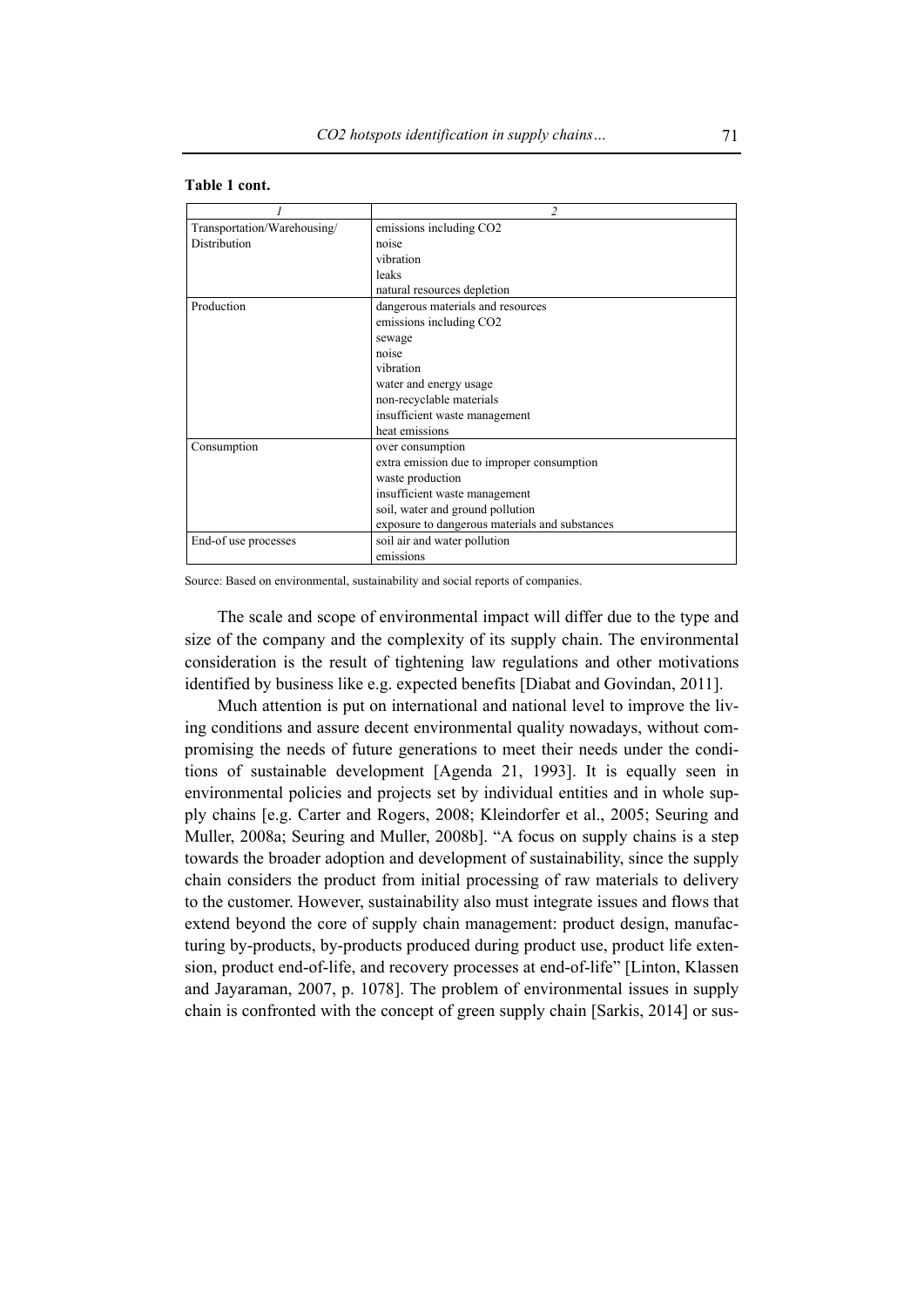tainable supply chain oriented to ecological aspects like greener partners selection [Wu and Barnes 2016], eco-efficiency [Michelsen, Magerholm Fet and Dahlsrud 2006; Verfaillie and Bidwell, 2000] or environmental performance [Gualandris and Kalchschmidt, 2016]. The current supply chain management practices are expected to take into consideration environmental impacts and the ways to increase efficiency while reducing negative externalities [Diabat and Al-Salem, 2015]. The environmental principles used at the stage of design of supply chain cover such areas as: product design, packaging, collection and transportation, recycling and disposal, greening the internal and external business environment [Tsoulfas and Pappis, 2006]. Mentioned elements are crucial for better understanding and managing all aspects of business operations of CO2 emission.

#### **2. CO2 emission management as a current challenge for supply chains**

CO2 emission is one of the crucial environmental issues nowadays. It is estimated that it cause half of man-made greenhouse effect [Jaber, Glock and El Saadany, 2013]. The effective reduction of CO2 is the important issue for both policy makers and practitioners who are responsible for the implementation of given laws and regulations. This is supported by numerous initiatives and documents, whose role is to work out a common compromise and performance standards like e.g. New Sustainable Goals of UN Programme, COP 21 and climate Agreement or Polish Climate Policy till 2020 and Strategy of Sustainable Development of Poland till 2025 [Strategia Zrównoważonego Rozwoju Polski do roku 2025, 1999]. The CO2 emission should be linked to the life cycle because of interconnected processes and flow of materials, resources and information. Emissions reduction can be only achieved by mutual, close cooperation of all organisations in the supply chain, from upstream to downstream. It needs the accountability for both direct and indirect CO2 emissions of the value stream of products including raw materials extraction [Oshita, 2012, p. 1041]. Furthermore all stakeholders, including customers, have to be included [Plambeck, 2012, p. 564]. The knowledge about the structure of supply chains is the basis for further improvement in life cycle to sufficient CO2 reduction [Wiedmann, 2009].

The proactive approach to greenhouse gases reduction can bring many benefits for the company and the whole supply chain, e.g. reduced costs, higher revenues, better knowledge and control on the supply chain (emissions measurement in the supply chain), improved public relations, scrutinised and rationalised supply chains, improved understanding and motivation among employers, better collaboration with policy makers, improved motivation among suppliers to reduce emissions [Plambeck, 2012, pp. 564-568]. To make it possible the set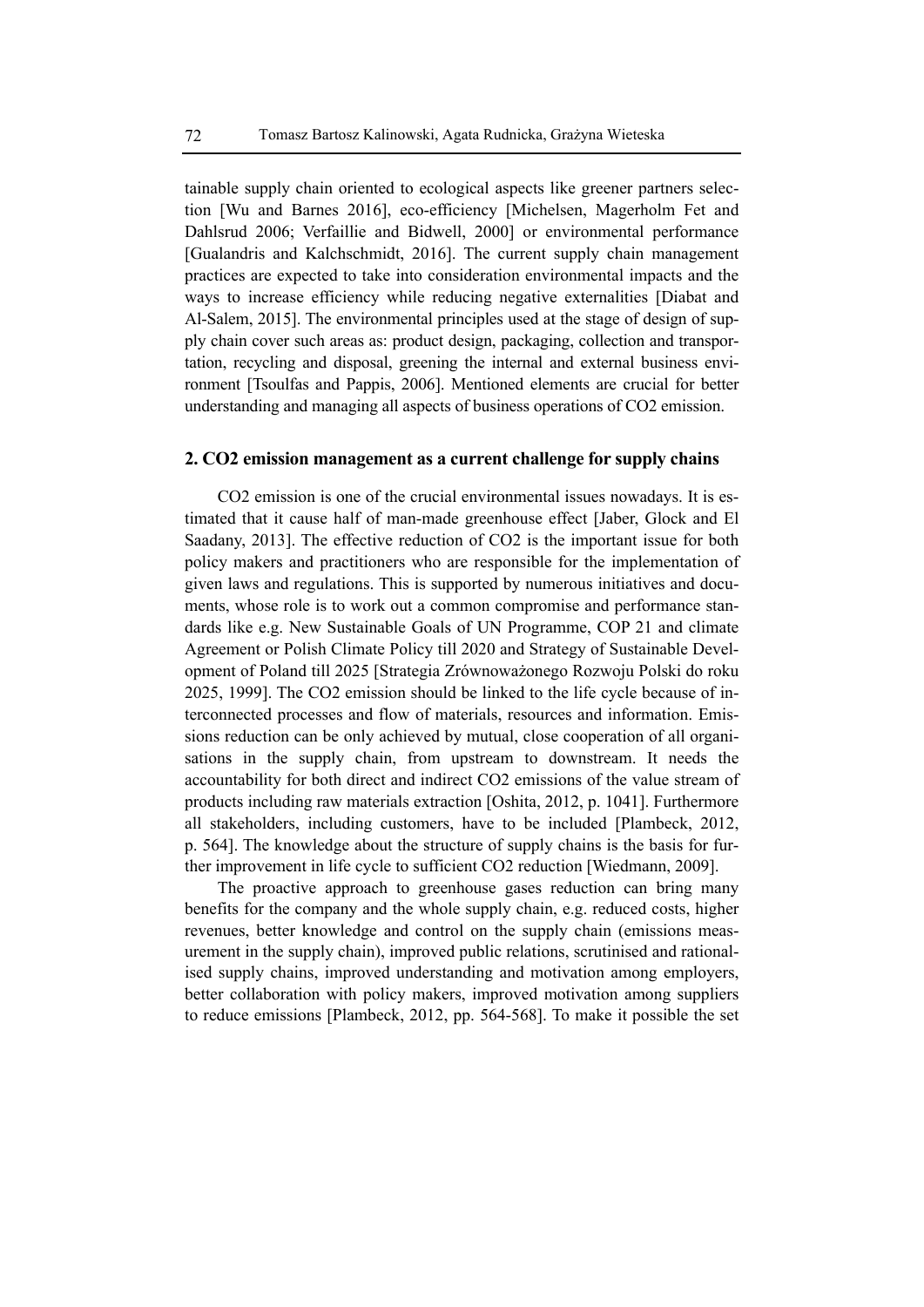of tools and methods, that help to count total emissions and recognise the hotspots in value chains, need to be introduced. It is worth mentioning such procedures and initiatives like: Greenhouse Gas Protocol, Carbon Disclosure Project, Carbon Trust or IPCC Guidelines. The focal idea of mentioned initiatives and methodologies is carbon footprint defined as "[…] a measure of the exclusive total amount of carbon dioxide emissions that is directly and indirectly caused by an activity or is accumulated over the life stages of a product" [Wiedmann and Minx, 2008, p. 4]. State-of-art managerial process of carbon footprint includes: CO2 emission in value chain identification, hotspot recognition, possible improvement scenarios analysis, strategy of further emission reduction. The possible scenarios of emissions reduction may relate to changes in: production technology, product design, transportation and distribution system design. A procedure of the above mentioned calculations will be further presented, using an example of Supply Chain Environmental Analysis Tool (SCEnAT).

# **3. Methodology of the CO2 hotspots identification**

In order to determine the impact of companies on the environment a Supply Chain Environmental Analysis Tool (SCEnAT) was used in this article. The tool supports decision-making for green supply chain development. This advanced analytical model was developed by Koh and others [2012]. The methodology adopts different methods and techniques such as supply chain mapping, carbon measuring and supply chain performance evaluation using economic, social and environmental key performance indicators (KPIs). However, the key methodology is a traditional or process Life Cycle Assessment and Environmental Input-Output LCA [Bochtis et al., 2015].

SCEnAT analysis is based on the product supply chain map. It is designed using inputs and processes. Its visibility allows companies to identify carbon emission and CO2 hotspots (places of the highest CO2 emission in the supply chain, critical emission points). This information assists managers during designing low carbon supply chains and building transparent B2B relationships.

SCEnAT also provides many benefits for its users [Koh et al., 2011, p. 12]. Primarily, it raises awareness of all CO2 hotspots across supply chain. It also provides potential low carbon intervention solutions. What is important, the tool promotes green thinking in supply chain. Finally, it helps to understand the interventions impact on a set of supply chain three bottom line KPIs.

All case studies presented in the paper were prepared using SCEnAT methodology. The following steps of using SCEnAT can be distinguished [Koh et al., 2015]: (1) Developing a supply chain map using inputs and processes; (2) Supply chain carbon map calculation using the Hybrid LCA methodology; (3) Low carbon interven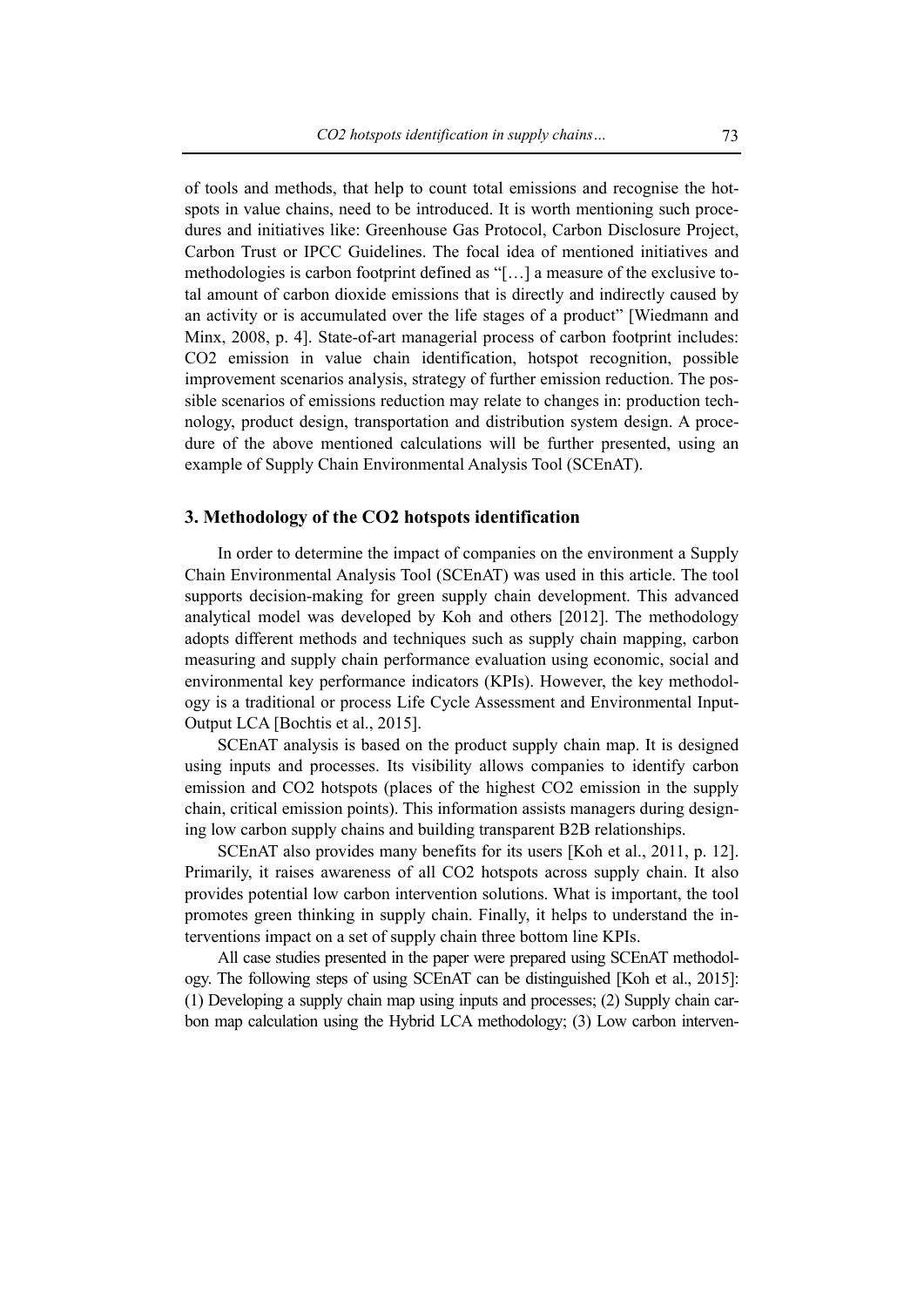tions. Choosing the best change that leads to a reduction in CO2; (4) Supply chain performance evaluation. The adequate KPIs identification and performance measurement system creation. This paper will primarily focus on the first and second step.

In conclusion, SCEnAT is a practical tool that supports building green supply chains in a transparent and comprehensive way. It bases on a wide data system, that ensures credible assessment results and effective decision making process.

#### **4. Methodology of research and presentation of results**

The research was conducted within an EU funded project – Press – Promoting environmentally sustainable SMEs. The aim of PrESS project was to develop an online decision support system (DSS) that will allow European companies monitor and assess their current strategies in relation to environmental concerns, adopt low carbon decision-making patterns, and develop a long-term plan for environmental sustainability of their supply chains. The research was divided into two parts. Quantitative survey (performed in Poland, United Kingdom and Italy) was followed by an in-depth qualitative research. The questionnaires used, were based on Zhu and Sarkis et al. [Zhu, Sarkis and Geng, 2005; Zhu, Sarkis and Lai, 2007, 2012], approach as it have been widely adopted in an international environment, thus appropriate in this case. The study was conducted from April 2014 to September 2015. A total number of 183 valid responses were obtained. The results of the quantitative study have been presented in other papers published by the authors [e.g. Kalinowski, Rudnicka and Wieteska, 2016]. Further on, companies willing to further participate in the study, were chosen to collect data for case studies. The analysed companies represented different business sectors, however for the purpose of this study only production companies have been selected (the research sample for case studies counts 11 companies).

| Company – country code | Detailed description of operations                                                | Analysed product                      |
|------------------------|-----------------------------------------------------------------------------------|---------------------------------------|
| $1 - PL$               | Automotive textiles manufacturer                                                  | Textile tape                          |
| $2 - PL$               | Furniture manufacturer                                                            | Set of sliding doors                  |
| $3-PL$                 | Printing                                                                          | Book                                  |
| $4 - PL$               | Manufacturer of materials for roads construction                                  | Mineral asphalt                       |
| $5 - UK$               | Steel stock holder and die forgings manufacturer                                  | Rings/flanges for pipework systems)   |
| $6 - UK$               | Manufacturer of solid wall insulation                                             | INNO-THERM (recycled cotton /         |
|                        |                                                                                   | denim) insulation                     |
| $7 - UK$               | Manufacturer of energy saving solutions                                           | Powerstar voltage optimisation system |
|                        | (e.g., voltage optimisation systems)                                              |                                       |
| $8 - IT$               | Sheet metal processing and manufacturer                                           | Linear pipe                           |
| $9 - IT$               | Confectionery manufacturer                                                        | Sugar-covered toasted almond candies  |
| $10 - IT$              | Cold automatic printed metal sheets manufacturer Counter frame for blinding doors |                                       |
| $11 - IT$              | Packaged dried fruit manufacturer                                                 | Shelled walnuts                       |

**Table 2.** Characteristics of the research sample

Source: Based on the research results.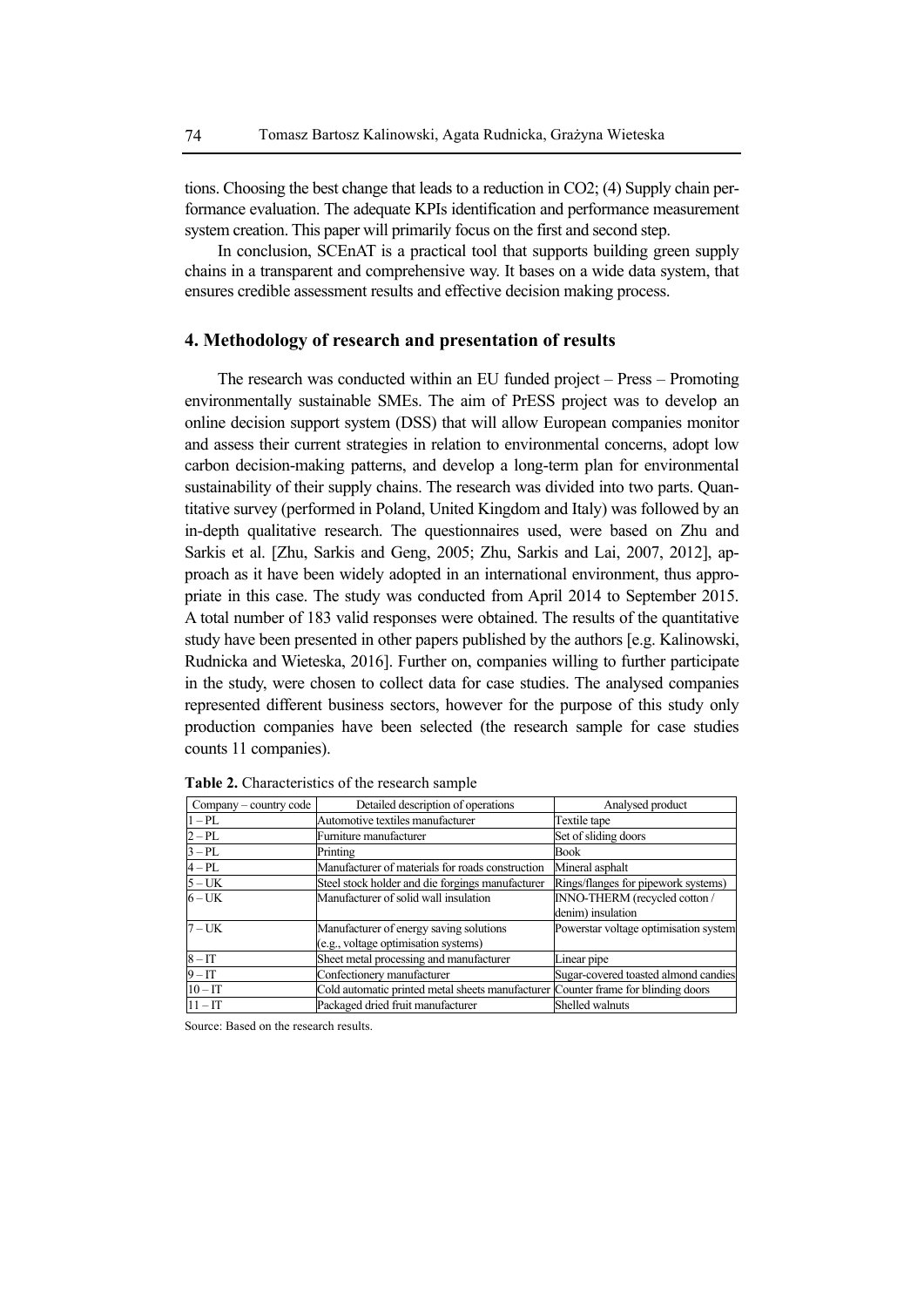The below three tables demonstrate results of the performed analysis for every case study.

| country code<br>Company | Analysed product<br>unit of analysis) | Input type          | nput                                                                                                | Quantity | Jnit    | [kg CO2eq/unit]<br><b>GHG</b> Intensity | Total emissions | of emissions<br>Proportion |
|-------------------------|---------------------------------------|---------------------|-----------------------------------------------------------------------------------------------------|----------|---------|-----------------------------------------|-----------------|----------------------------|
|                         |                                       |                     | Polyester                                                                                           | 600,0    | kg      | 7,469                                   | 4481,4          | 99,64%                     |
|                         | Textile tape                          | Direct<br>Materials | Paper for<br>packaging                                                                              | 0,6      | kg      | 0,8486                                  | 0,50916         | 0,01%                      |
| $1 - PL$                | (1 km)                                |                     | Cardboard for<br>boxes and spools                                                                   | 9,0      | kg      | 0,84859                                 | 7,63731         | 0,17%                      |
|                         |                                       | Utilities           | Electricity                                                                                         | 14,64    | kWh     | 0,53143                                 | 7,78013         | 0,17%                      |
|                         |                                       | Logistics           | In road transport                                                                                   | 1,56     | tkm     | 0,13364                                 | 0,20847         | 0,00%                      |
|                         |                                       | Direct              | Chipboard                                                                                           | 1,69     | kg      | 0,15                                    | 0,2535          | 5,92%                      |
|                         |                                       | Materials           | Mirror                                                                                              | 1,5      | kg      | 0,02314                                 | 0,03471         | 0,81%                      |
|                         |                                       |                     | Metal frame                                                                                         | 4.5      | kg      | 0,62936                                 | 2,83212         | 66,18%                     |
|                         | One set                               | Utilities           | Electricity                                                                                         | 0,0265   | kWh     | 0,53143                                 | 0,01413         | 0,33%                      |
| $2 - PL$                | of sliding<br>doors                   |                     | Road transport<br>chipboard                                                                         | 0,0169   | tkm     | 0,13364                                 | 0,00225         | 0,05%                      |
|                         | $/1$ unit (set)                       | Logistics           | Road transport<br>mirror                                                                            | 2,25     | tkm     | 0,13364                                 | 0,30069         | 7,03%                      |
|                         |                                       |                     | Road transport<br>metal frame                                                                       | 6,3      | tkm     | 0,13364                                 | 0,84193         | 19,67%                     |
|                         |                                       | Direct<br>Materials | Paper                                                                                               | 0,615    | kg      | 0,84761                                 | 0,52128         | 73,16%                     |
|                         |                                       |                     | Ink                                                                                                 | 0,0015   | kg      | 1,8087                                  | 0,00271         | 0,38%                      |
|                         |                                       |                     | Polyester corespun<br>thread                                                                        | 0,0001   | kg      | 7,469                                   | 0,00074         | 0,10%                      |
|                         |                                       |                     | Fount solution                                                                                      | 0,0003   | kg      | 0,89921                                 | 0,00026         | 0,04%                      |
|                         |                                       |                     | Acetones / Solvents                                                                                 | 0,0002   | kg      | 2,2308                                  | 0,00044         | 0,06%                      |
| $3-PL$                  | Book                                  | Utilities           | Water                                                                                               | 0,0002   | m3      | 0,00016                                 | 0,000000<br>037 | $0,00\%$                   |
|                         | $/1$ piece                            |                     | Electricity                                                                                         | 0,2128   | kWh     | 0,53143                                 | 0,11308         | 15,87%                     |
|                         |                                       |                     | Road transport -<br>paper                                                                           | 0,5535   | tkm     | 0,13364                                 | 0,07396         | 10,38%                     |
|                         |                                       | Logistics           | Road transport -<br>ink / polyester<br>corespun thread /<br>fount solution /<br>acetones / solvents | 0,0004   | tkm     | 0,13364                                 | 0,00005         | 0,01%                      |
|                         |                                       |                     | Aggregates                                                                                          | 900      | kg      | 0,00434                                 | 3,91086         | 0,06%                      |
|                         |                                       | Direct<br>Materials | Asphalts                                                                                            | 47       | kg      | 0,2081                                  | 9,7807          | 0,15%                      |
|                         | Mineral-                              |                     | Lime powder                                                                                         | 50       | kg      | 0,00214                                 | 0,10718         | $0,00\%$                   |
| $4 - PI$ .              | asphalt                               | Utilities           | Electricity                                                                                         | 26890    | kWh     | 0,21225                                 | 5707,40         | 87,19%                     |
| $/1$ tonne              |                                       |                     | Oil                                                                                                 | 7540     | kg      | 0,09245                                 | 697,088         | 10,65%                     |
|                         | Logistics                             | In road transport   | 760                                                                                                 | tkm      | 0,16796 | 127,649                                 | 1,95%           |                            |

**Table 3.** Data for Polish case studies

Source: Based on the research results.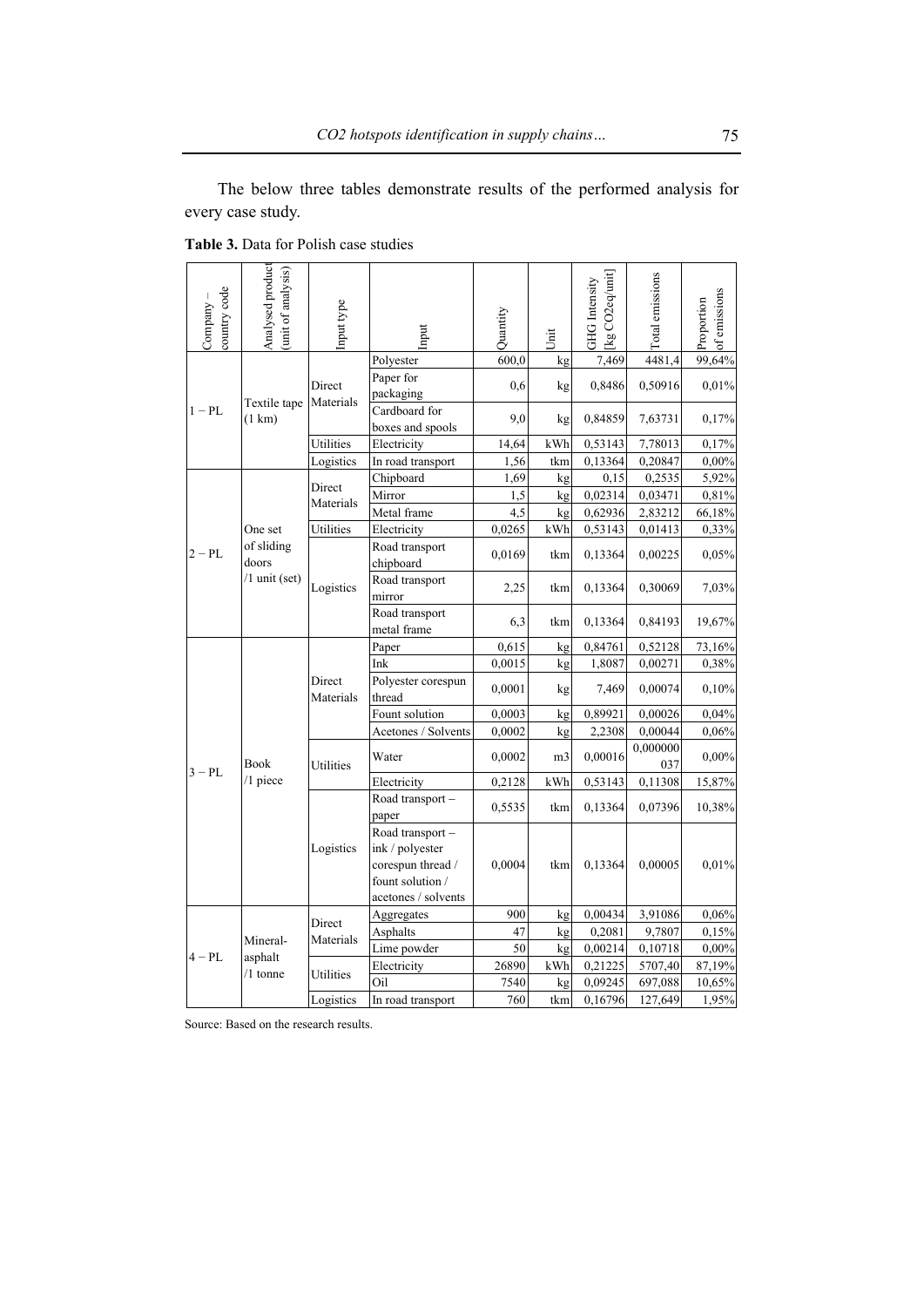| country code<br>Company | Analysed product<br>unit of analysis) | nput type        | nput                                                  | Quantity     | Jnit           | kg CO <sub>2</sub> eq/unit<br><b>GHG</b> Intensity | <b>Total</b> emissions | of emissions<br>Proportion |
|-------------------------|---------------------------------------|------------------|-------------------------------------------------------|--------------|----------------|----------------------------------------------------|------------------------|----------------------------|
|                         |                                       | Direct           | <b>Unprocessed Steel</b>                              | 1,0766       | kg             | 1,8899                                             | 2,03467                | 44,40%                     |
|                         |                                       | Materials        | <b>Steel Extraction</b>                               |              | kg             | 1.7                                                | 1,70000                | 37,10%                     |
|                         |                                       |                  | Electricity                                           | 0,7511       | kWh            | 0,5846                                             | 0,43909                | 9,58%                      |
|                         |                                       | Utilities        | Gas                                                   | 18,969       | MJ             | 0,0140                                             | 0,26557                | 5,80%                      |
|                         | Finished                              |                  | Water                                                 | 0,0010       | M <sub>3</sub> | 0,0003                                             | 0,00000                | $0,00\%$                   |
|                         | forged<br>product<br>(rings/flang)    |                  | Heat Treamtent,<br>Processing Hot Impact<br>Extrusion | 1            | kg             | 0,0169                                             | 0,01690                | 0,37%                      |
| $5 - UK$                | es for                                |                  | <b>Steel Recycling</b>                                | $\mathbf{1}$ | kg             | 0,0576                                             | 0,05760                | 1,26%                      |
|                         | pipework<br>systems)                  | Recycling        | Diesel Burned in<br><b>Building Machine</b>           | 1            | kg             | 0,0576                                             | 0,05760                | 1,26%                      |
|                         | $/1$ piece                            |                  | HGV (Diesel)                                          | 0,0092       | vkm            | 0,25783                                            | 0,00237                | 0,05%                      |
|                         |                                       |                  | Non-HGV (Diesel)                                      | 0,0151       | vkm            | 0,28699                                            | 0,00433                | 0,09%                      |
|                         |                                       | Logistics        | Diesel Consump-<br>tion for Forklift<br>Trucks        | 0,0066       | kg             | 0,0044                                             | 0,00433                | 0,09%                      |
|                         |                                       |                  | Polyester                                             | 0,2          | kg             | 3,0                                                | 0,60000                | 51,16%                     |
|                         | INNO-                                 | Direct           | Wool                                                  | 0,4          | kg             | 0,2                                                | 0,08000                | 6,82%                      |
|                         | <b>THERM</b>                          | Materials        | Cotton                                                | 0.4          | kg             | 0.2                                                | 0,08000                | 6,82%                      |
|                         | insulation                            |                  | Electricity                                           | 0,412        | kWh            | 0,5314                                             | 0,21894                | 18,67%                     |
|                         | material                              | Utilities        | Gas                                                   | 0,0139       | MJ             | 0,0045                                             | 0,00006                | 0,01%                      |
| $6 - UK$                | (recycled<br>cotton /<br>denim        | Logistics        | Road<br>Transportation                                | 0,12         | tkm            | 0,2578                                             | 0,03094                | 2,64%                      |
|                         | insulation)                           |                  | Rail Transportation                                   | 0,1          | tkm            | 0,0292                                             | 0,00292                | 0,25%                      |
|                         | $/1$ kg                               | Consum-<br>ables | Anti-Bacterial<br>Fungicide<br>Treatment              | 0,4          | 1              | 0,4                                                | 0,16000                | 13,64%                     |
|                         |                                       |                  | Polycarbonate                                         | 0,5106       | kg             | 7,7876                                             | 3,97635                | 47,62%                     |
|                         |                                       | Direct           | <b>Injection Moulding</b>                             | 0,1403       | kg             | 1,3342                                             | 0,18719                | 2,24%                      |
|                         |                                       | Materials        | Epoxy Resin                                           | 0,3703       | kg             | 6,7304                                             | 2,49227                | 29,85%                     |
|                         |                                       |                  | Ferrite                                               | 0,5006       | kg             | 1,5127                                             | 0,75726                | 9,07%                      |
|                         |                                       |                  | Electricity                                           | 0,5856       | kWh            | 0,58459                                            | 0,34234                | 4,10%                      |
|                         | Powerstar                             | Utilities        | Gas                                                   | 0,0943       | MJ             | 0,01399                                            | 0,00132                | 0.02%                      |
|                         | voltage                               |                  | Water                                                 | 0,0019       | M <sub>3</sub> | 0,00031                                            | 0,00000                | $0,00\%$                   |
| $7 - UK$                | optimisation<br>system                | Logistics        | Van Transportation<br>$(3.5-16t)$                     | 0,1963       | vkm            | 0,28699                                            | 0,05634                | 0,67%                      |
|                         | $/1$ piece                            |                  | Rail Transportation                                   | 0,6727       | tkm            | 0,039603                                           | 0,02664                | 0,32%                      |
|                         |                                       | Metals           | Copper Refinery                                       | 0,1051       | kg             | 3,1532                                             | 0,33140                | 3,97%                      |
|                         |                                       | Processing       | Steel (low-alloyed)                                   | 0,0050       | kg             | 1,7555                                             | 0,00878                | 0,11%                      |
|                         |                                       |                  | Copper wire                                           | 0,1101       | kg             | 0,48169                                            | 0,05303                | 0,64%                      |
|                         |                                       | Waste<br>Dispoal | Disposal of Plastics                                  | 0,0501       | kg             | 2,3483                                             | 0,11765                | 1,41%                      |

**Table 4.** Data for English case studies

Source: Based on the research results.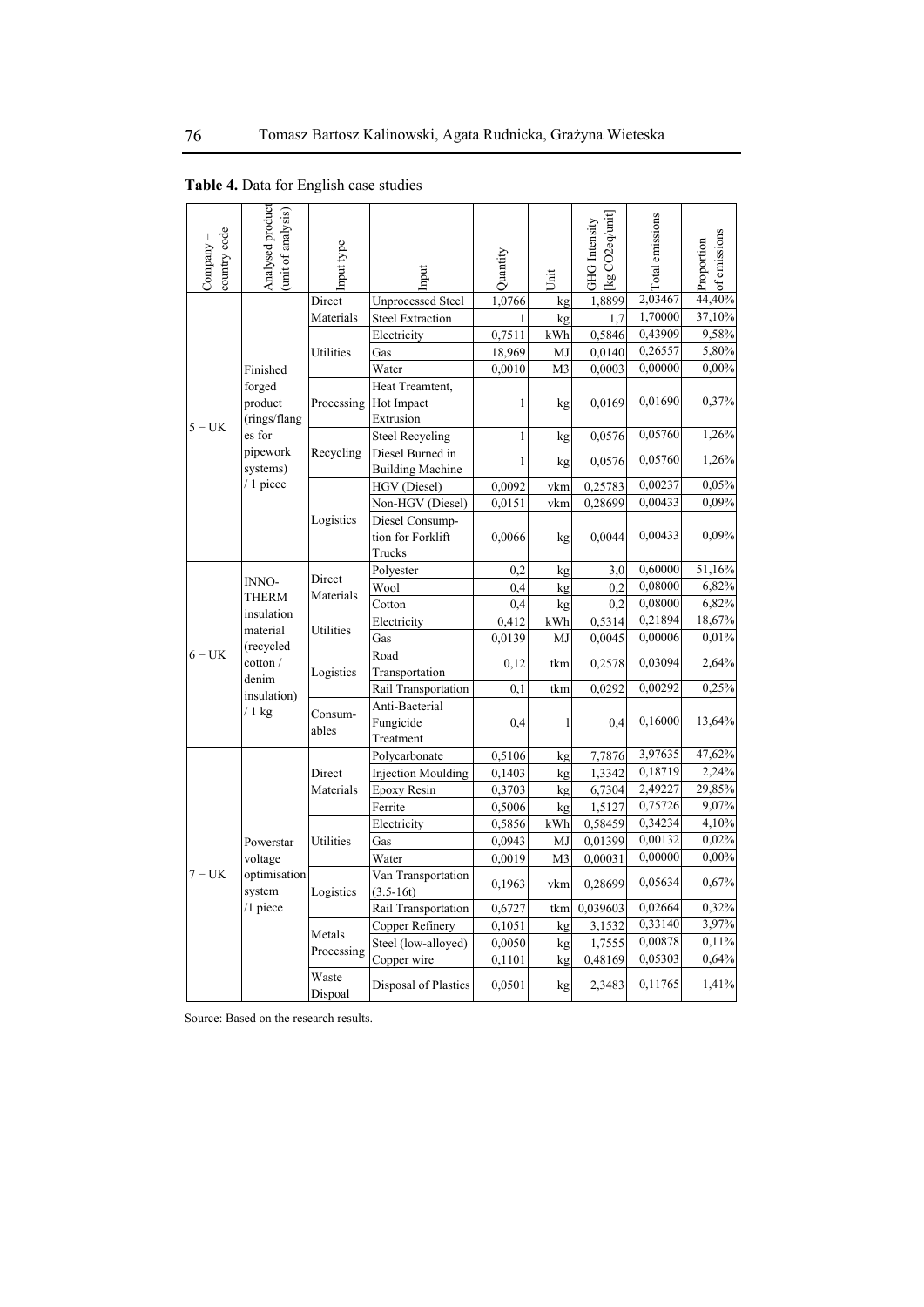| country code<br>Company | Analysed product<br>(unit of analysis) | Input type          | Input                                | Quantity | Unit           | [kg CO2eq/unit]<br>GHG Intensity | Total emissions | of emissions<br>Proportion |
|-------------------------|----------------------------------------|---------------------|--------------------------------------|----------|----------------|----------------------------------|-----------------|----------------------------|
|                         | $\overline{c}$                         | $\overline{3}$      | $\overline{4}$                       | 5        | 6              | $\overline{7}$                   | 8               | $\boldsymbol{Q}$           |
|                         |                                        |                     | Steel Inox                           | 2,51     | kg             | 0,55767                          | 1,39975         | 18,80%                     |
|                         |                                        | Direct<br>Materials | Copper                               | 4,24     | kg             | 0,35404                          | 1,50113         | 20,16%                     |
|                         |                                        |                     | Rockwool                             | 1,95     | kg             | 1,3331                           | 2,59955         | 34,91%                     |
|                         |                                        | Utilities           | Electricity                          | 0,547    | kWh            | 0,64168                          | 0,35100         | 4,71%                      |
|                         |                                        |                     | Pluriball                            | 0,0675   | kg             | 2,7004                           | 0,18228         | 2,45%                      |
|                         | Linear pipe                            | Packaging           | Boxboard                             | 0,45     | kg             | 0,9404                           | 0,42318         | 5,68%                      |
| $8 - IT$                | /1 piece                               |                     | Steel Inox Transp.                   | 0,0893   | tkm            | 0,25783                          | 0,02304         | 0,31%                      |
|                         |                                        |                     | Copper Transp.                       | 3,2139   | tkm            | 0,25783                          | 0,82864         | 11,13%                     |
|                         |                                        |                     | Rockwool Transp.                     | 0,0606   | tkm            | 0,25783                          | 0,01564         | 0,21%                      |
|                         |                                        | Logistics           | Pluriball Transp.                    | 0,0047   | tkm            | 0,25783                          | 0,00122         | 0,02%                      |
|                         |                                        |                     | Boxboard Transp.                     | 0,0085   | tkm            | 0,25783                          | 0,00220         | 0,03%                      |
|                         |                                        |                     | Item Transporta-<br>tion             | 0,461    | tkm            | 0,25783                          | 0,11886         | 1,60%                      |
|                         |                                        |                     | Genuine almonds                      | 0,18     | kg             | 0,88                             | 0,15840         | 4,27%                      |
|                         |                                        | Direct<br>Materials | Dark liquid choco-<br>late           | 0,15     | kg             | 2,10                             | 0,31500         | 8,49%                      |
|                         | Pack of                                |                     | White liquid<br>chocolate            | 0,45     | kg             | 4,10                             | 1,84500         | 49,73%                     |
|                         |                                        |                     | Sugar                                | 0,20     | kg             | 0,51                             | 0,10200         | 2,75%                      |
|                         |                                        | Utilities           | Electricity                          | 0,4633   | kWh            | 0,64168                          | 0,29733         | 8,01%                      |
|                         | sugar-                                 |                     | Small Package                        | 0,05     | kg             | 0,9404                           | 0,04702         | 1,27%                      |
|                         | covered                                | Packaging           | Boxboard                             | 0,70     | kg             | 0,9404                           | 0,65828         | 17,74%                     |
| $9 - IT$                | toasted                                |                     | Genuine almonds                      | 0,29772  | tkm            | 0,25783                          | 0,07676         | 2,07%                      |
|                         | almond<br>candies                      |                     | Toasted almonds                      | 0,0234   | tkm            | 0,25783                          | 0,00603         | 0,16%                      |
|                         | $/1$ unit                              |                     | Liquid chocolate<br>(dark and white) | 0,2022   | tkm            | 0,25783                          | 0,05213         | 1,41%                      |
|                         | (pack)                                 |                     | Sugar                                | 0,1208   | tkm            | 0,25783                          | 0,03115         | 0,84%                      |
|                         |                                        | Logistics           | Small package                        | 0,0011   | tkm            | 0,25783                          | 0,00030         | 0,01%                      |
|                         |                                        |                     | Boxboard                             | 0,0073   | tkm            | 0,25783                          | 0,00190         | 0,05%                      |
|                         |                                        |                     | Genuine almonds                      | 0,0234   | tkm            | 0,25783                          | 0,00603         | 0,16%                      |
|                         |                                        |                     | Final product<br>transportation      | 0,438    | tkm            | 0,25783                          | 0,11293         | 3,04%                      |
|                         |                                        |                     | Coils                                | 5,55     | kg             | 1,7555                           | 9,74303         | 12,60%                     |
|                         |                                        | Direct              | Wire net                             | 2,4      | kg             | 1,8044                           | 4,33056         | 5,60%                      |
|                         |                                        | Materials           | Side wall                            | 18,25    | kg             | 1,7555                           | 32,0378         | 41,45%                     |
|                         | Counter                                |                     | Screw                                | 0,105    | kg             | 1,8044                           | 0,18946         | 0,25%                      |
|                         | frame for                              |                     | Zinc coating coils                   | 0,0673   | m <sub>2</sub> | 4,4485                           | 0,29938         | 0,39%                      |
| $10 - IT$               | blinding<br>doors                      | Zinc<br>coating     | Zinc coating<br>pieces               | 3,80     | m <sub>2</sub> | 6,2079                           | 23,5900         | 30,52%                     |
|                         | /1 piece                               | Utilities           | Electricity                          | 3,62     | kWh            | 0,64168                          | 2,32288         | 3,01%                      |
|                         |                                        |                     | Wodden rod                           | 0,0048   | m3             | 58,48                            | 0.28304         | 0,37%                      |
|                         |                                        | Packaging           | Boxboard                             | 1,15     | kg             | 0,9404                           | 1,08146         | 1,40%                      |

**Table 5.** Data for Italian case studies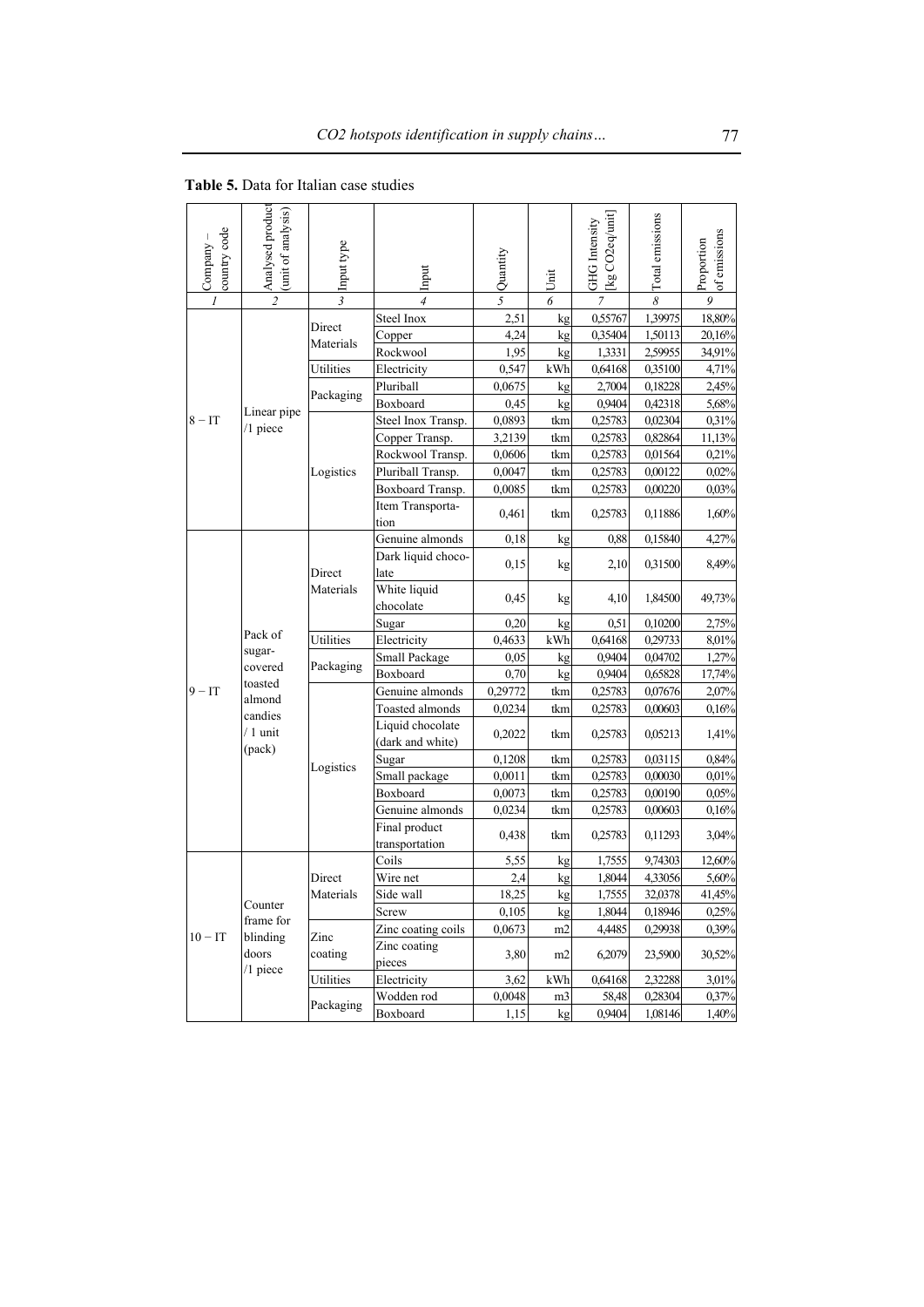| Table 5 cont. |  |  |  |
|---------------|--|--|--|
|---------------|--|--|--|

| $\mathfrak{1}$ | $\overline{c}$ | $\mathfrak{Z}$      | $\overline{4}$                | 5        | 6   | $\overline{7}$ | 8       | 9        |
|----------------|----------------|---------------------|-------------------------------|----------|-----|----------------|---------|----------|
|                |                |                     | Zinc coating sheet<br>Transp. | 10,62    | tkm | 0,25783        | 2,73815 | 3,54%    |
|                |                |                     | Wire netting<br>Transp.       | 0,0192   | tkm | 0,25783        | 0,00495 | 0,01%    |
|                |                | Logistics           | Screws Transp.                | 0,0019   | tkm | 0,25783        | 0,00051 | $0,00\%$ |
|                |                |                     | Wooden rod<br>Transp.         | 0,59     | tkm | 0,25783        | 0,15212 | 0,20%    |
|                |                |                     | Boxboard Transp.              | 0,029    | tkm | 0,25783        | 0,00748 | 0,01%    |
|                |                |                     | Final product                 | 2,003    | tkm | 0,25783        | 0.51643 | 0,67%    |
|                |                |                     | Walnuts                       | 0,350    | kg  | 0,9000         | 0,31500 | 52,42%   |
|                |                | Direct<br>Materials | Plastic for<br>packaging      | 0,0089   | kg  | 1,8145         | 0.01615 | 2,69%    |
|                |                |                     | Cardboard                     | 0,0194   | kg  | 0,94977        | 0,01843 | 3,07%    |
|                |                |                     | Sodium<br>hypochlorite        | 0,0087   | kg  | 0,92159        | 0,00806 | 1,34%    |
|                |                |                     | Cellophane                    | 0,0003   | kg  | 0.36934        | 0,00013 | 0,02%    |
|                | Pack of        |                     | Water                         | 0,49     | 1t  | 0,00031753     | 0,00016 | 0,03%    |
|                | Shelled        |                     | Pallet                        | 0,036    | kg  | 6,1708         | 0.22215 | 36,97%   |
| $11 - IT$      | Walnuts        | Utilities           | Electricity                   | 0,0061   | kWh | 0,71481        | 0,00438 | 0,73%    |
|                | $/1$ unit      |                     | <b>Walnuts Transp</b>         | 0,0084   | tkm | 0,33165        | 0,00279 | 0,46%    |
|                | (pack)         |                     | Plastic Transp                | 0,0006   | tkm | 0,33165        | 0,00021 | 0,04%    |
|                |                |                     | Cardboard Transp              | 0,0003   | tkm | 0,33165        | 0,00012 | 0,02%    |
|                |                | Logistics           | Sodium<br>hyp.Transp          | 0,000197 | tkm | 0,33165        | 0,00007 | 0,01%    |
|                |                |                     | Cellophane Transp 0,0000191   |          | tkm | 0,33165        | 0,00001 | 0,00%    |
|                |                |                     | Pallet Transp                 | 0,0004   | tkm | 0,33165        | 0,00014 | 0,02%    |
|                |                |                     | Item<br>Transportation        | 0,0397   | tkm | 0,33165        | 0.01319 | 2,19%    |

Source: Based on the research results.

# **Discussion of results and conclusions**

Polish companies represented a variety of industries, including production of: automotive textiles, furniture, publishing materials (incl. books) and products for roads construction. The analysis showed that in most of the cases the main source of the identified emissions were the direct materials used in the production process (such as: polyester, metal frame, paper, etc.). In case of two manufacturers a significant source of emission was noted with regard to logistics, especially if the transportation resulted from the weight of transported material or the distance of delivery. In two cases (mineral asphalt producer and publisher), the highest emission were observed with relation to utilities – electricity and oil in case of mineral asphalt producer and electricity in case of publisher, due to a high energy consumption of the technologies used in the manufacturing process.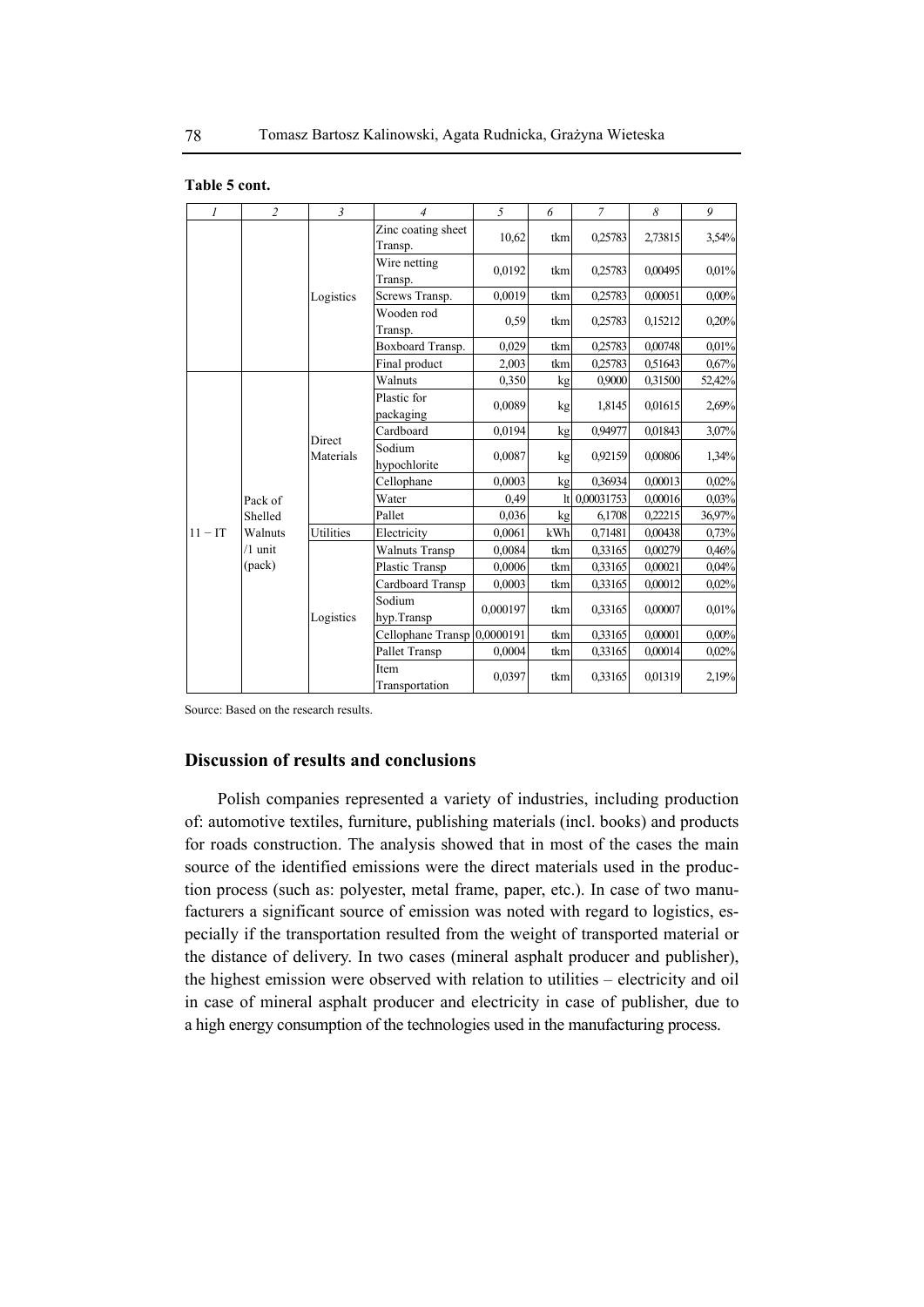In the United Kingdom in case of all analysed companies the highest shares of emissions could be observed within direct inputs. This was due to the fact, that analysed products required highly processed direct materials (e.g., polyester, polycarbonate, epoxy resin) or were intensively processed in-house (e.g., steel). However, some significant emissions could also be observed with relation to utilities and consumables.

In case of Italy, again in all analysed companies, direct materials, were the most substantial CO2 hotspots. This scenario was similar regardless the scope of production, both for companies manufacturing industry related products and food.

The following conclusions can be raised form the case studies. First of all, the highest emissions were related mostly with direct inputs, especially those that have been highly processed within the in-bound supply chain or require extensive processing. Secondly, the next significant CO2 hotspots are observed with regard to logistics, especially when it requires long distance deliveries or the weight of the used material is substantial. The road transport is the source of the highest CO2 emission in case of logistics inputs. Finally, some manufacturers noted substantial emissions as a result of the use of utilities (e.g. electricity or fuel). The reason for this was either high energy demanding production processes or old infrastructure, failing to meet current energy consumption standards.

Regarding the solutions to the identified hotspots, the following directions of improvement can be recognised. Primarily, companies should look for substitutes. Referring to the example of Italian company (number 8 in Table 1), where rockwool used for insulation in the manufactured product have been replaced with a material made from recycled fibres. The benefit for the company, apart from minimising the environmental aspect, was significant reduction of production costs, as the new material was much more economical. It has to be noted, however, that in some cases finding a substitute may be difficult. For example in case of Polish company No. 1, a producer of automotive textile tapes, an opportunity to replace the used polyester, thus high emissions, with other type of plastic fabric was identified. However, an obstacle to implement this solution was the customers' requirements, who claimed, the polyester tape has to be used, in order to follow the industry specifications.

Another way of reducing CO2 emission is to look for local suppliers. Local sourcing can positively influence the CO2 emissions reducing the length of routes. However, this can encourage companies to decrease the level of inventories what can increase the frequency of supplies.

Eventually, enterprises should improve energy efficiency of performed processes through investing in more energy efficient infrastructure (if the current one is not), performing joint actions leading to energy efficient operations in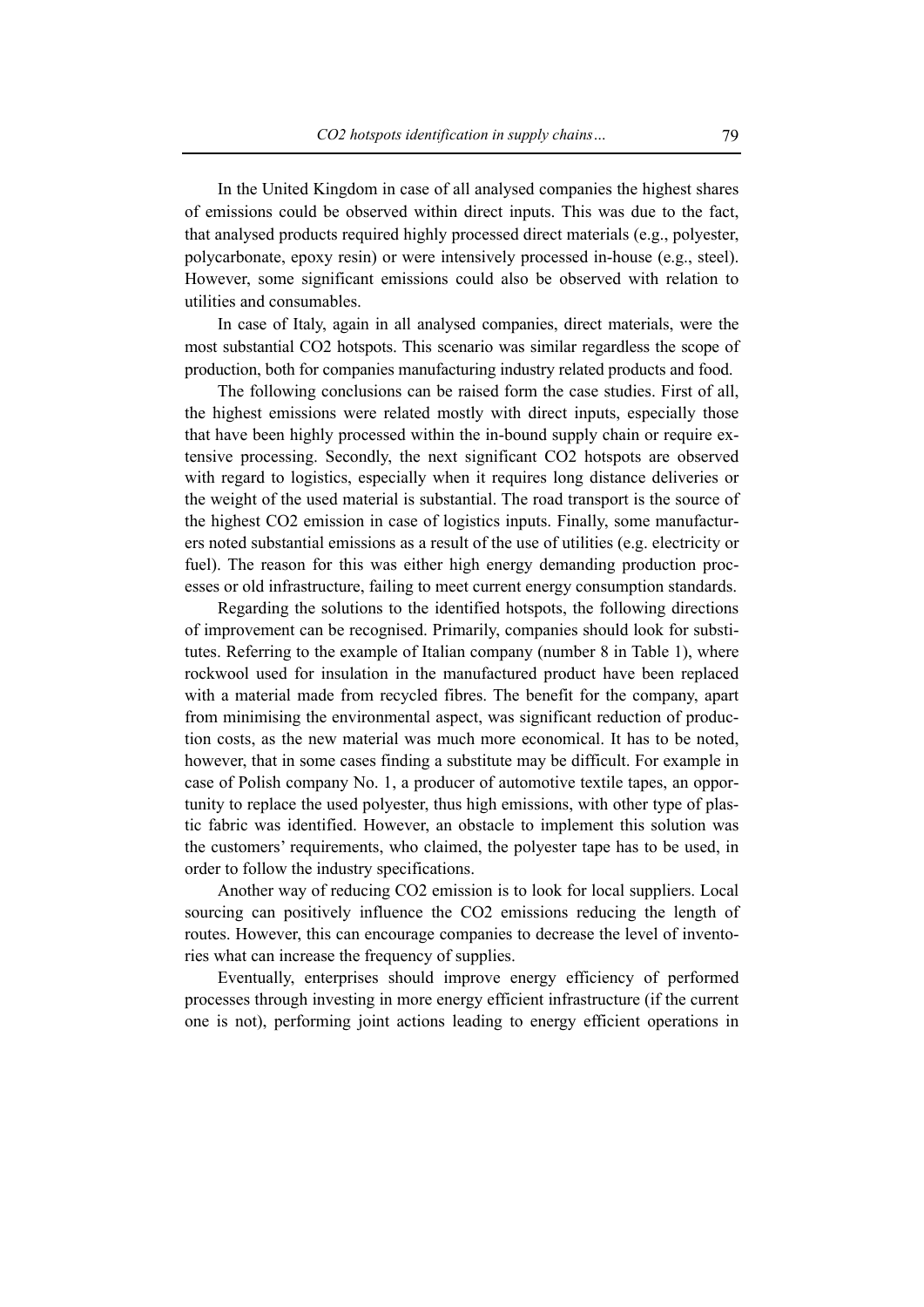supply chain, e.g., involving suppliers in the product design, conducting supplier development programs, leading open innovations – both product and process (developing new solutions with e.g. logistics providers, clients), implementing ISO 50001 management system covering energy efficiency.

# **References**

Agenda 21 (1993), *Globalny program działań*, Warszawa.

- Bochtis D., Lakovou E., Vlachos D., Aidonis D. (2015), *Supply Chain Management for Sustainable Food Networks*, John Wiley & Sons, New York.
- Carter C.R., Rogers D.S. (2008), *A Framework of Sustainable Supply Chain Management: Moving toward New Theory*, "International Journal of Physical Distribution & Logistics Management", Vol. 38, No. 5, pp. 360-387.
- Diabat A., Al-Salem M. (2015), *An Integrated Supply Chain Problem with Environmental Considerations*, "International Journal of Engineering Production", Vol. 164, pp. 330-338.
- Diabat A., Govindan K. (2011), *An Analysis of the Drivers Affecting the Implementation of Green Supply Chain Management*, "Resources, Conservation and Recycling", Vol. 55, pp. 659-667.
- Gualandris J., Kalchschmidt M. (2016), *Developing Environmental and Social Performance: The Role of Suppliers' Sustainability and Buyer-Supplier Trust*, "International Journal of Production Research", Vol. 54, No. 8, pp. 2470-2486.
- Jaber M.Y., Glock Ch.H., El Saadany A.M.A. (2013), *Supply Chain Coordination with Emissions Reduction Incentives*, "International Journal of Production Research", Vol. 51, Iss. 1, pp. 69-82.
- Kalinowski T.B., Rudnicka A., Wieteska G. (2016), *Praktyki prośrodowiskowe wspierające rozwój zrównoważony w łańcuchu dostaw w wybranych krajach europejskich*, "Gospodarka Materiałowa i Logistyka", nr 4, pp. 2-12.
- Kleindorfer P.A., Singhal K., Wassenhove L.N. van (2005), *Sustainable Operations Management*, "Production and Operations Management", Vol. 14(4), pp. 482-492.
- Koh S.C.L. et al. (2011), *Supply Chain Environmental Analysis, a New System for Delivering a Low Carbon Supply Chain*, The Center for Low Carbon Futures, University of Birmingham, Birmingham.
- Koh S.C.L., Genovese A., Acquaye A.A., Barratt P., Rana N., Kuylenstierna J., Gibbs D. (2012), *Decarbonizing Product Supply Chains: Design and Development of an Integrated Evidence-Based Decision Support System − the Supply Chain Environmental Analysis Tool (SCEnAT)*, "International Journal of Production Research", Vol. 51, pp. 2092-2109.
- Koh S.C.L., Genovese A., Wieteska G., Rudnicka-Reichel A., Kalinowski T.B. (2015), *Supply Chain Environmental Analysis Tool, Enhanced Version (SCEnAT+)*, User Manual, PrESS project internal documentation, pp. 1-23.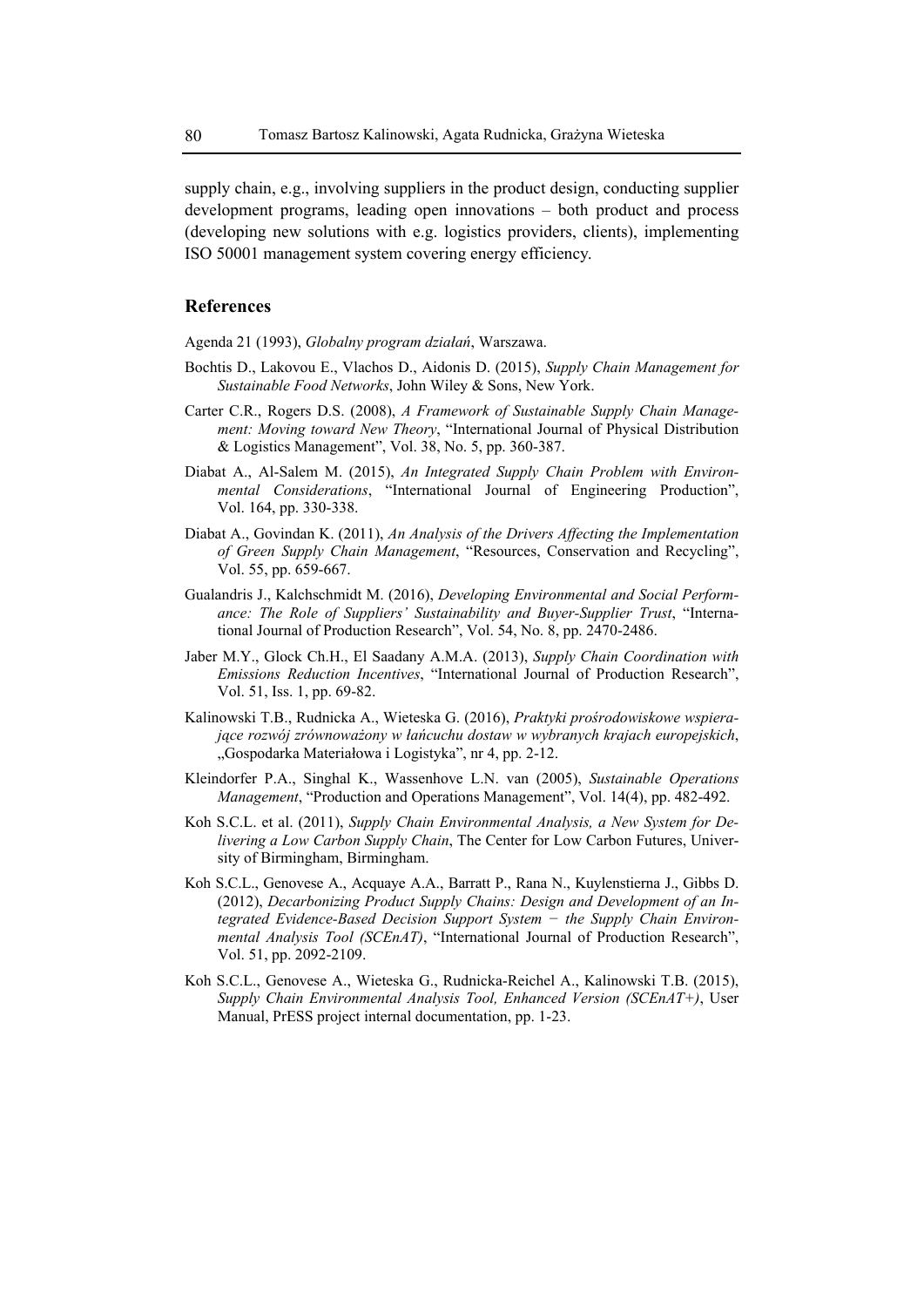- Linton J.D., Klassen R., Jayaraman V. (2007), *Sustainable Supply Chains: An Introduction*, "Journal of Operations Management", Vol. 25, No. 6, pp. 1075-1082.
- Michelsen O., Magerholm Fet A., Dahlsrud A. (2006), *Eco-Efficiency in Extended Supply Chains: A Case Study of Furniture Production*, "Journal of Environmental Management", Vol. 79, pp. 255-262.
- Oshita Y. (2012), *Identifying Critical Supply Chain Paths that Drive Changes in CO2 Emissions*, "Energy Economics", Vol. 34, pp. 1041-1050.
- Plambeck E.L. (2012), *Reducing Greenhouse Gas Emissions through Operations and Supply Chain Management*, "Energy Economics", Vol. 34, pp. 64-74.
- Pollution Prevention Act, 1990.
- Sarkis J. (2014), *Green Supply Chain Management*, Series: Technologies for Sustainable Life, Momentum Press, eBook, New York.
- Seuring S., Müller M. (2008a), *From a Literature Review to a Conceptual Framework for Sustainable Supply Chain Management*, "Journal of Cleaner Production", Vol. 16, No. 15, pp. 1699-1710.
- Seuring S., Müller M. (2008b), *Core Issues in Sustainable Supply Chain Management a Delphi Study*, "Business Strategy and the Environment", Vol. 17, No. 8, pp. 455-466.
- *Strategia Zrównoważonego Rozwoju Polski do roku 2025* (1999), *Wytyczne dla resortów opracowujących strategie sektorowe*, Ministerstwo Środowiska, http://snep.edu.pl/ sms/materialy/strategia%20zrownowazonego%20rozwoju%20polski%20do%20rok u%202025.pdf (accessed: 25.04.2016).
- Tsoulfas G.T., Pappis C.P. (2006), *Environmental Principles Applicable to Supply Chains Design and Operation*, "Journal of Cleaner Production", Vol. 14, pp. 1593-1602.
- Verfaillie H.A., Bidwell R. (2000), *Measuring Eco-Efficiency − A Guide to Reporting Company Performance*, Report, World Business Council for Sustainable Development, Geneva.
- Wiedmann T., Minx J. (2008), *A Definition of 'Carbon Footprint'* [in:] C.C. Pertsova (ed.), *Ecological Economics Research Trends*, Chapter 1, Nova Science Publishers, Hauppauge, NY, pp. 1-11, https://www.novapublishers.com/catalog/product\_info. php?products\_id=5999 (accessed: 25.04.2016).
- Wiedmann T. (2009), *Carbon Footprint and Input–Output Analysis − An Introduction*, "Economic System Research", Vol. 21, No. 3, pp. 19-42.
- World Charter for Nature (1982), United Nations General Assembly, 28 October, New York.
- Wu Ch., Barnes D. (2016), *An Integrated Model for Green Partner Selection and Supply Chain Construction*, "Journal of Cleaner Production", Vol. 112, pp. 2114-2132.
- Zhu Q., Sarkis J., Geng Y. (2005), *Green Supply Chain Management in China: Pressures, Practices and Performance*, "International Journal of Operations & Production Management", Vol. 25, No. 5, pp. 233-245.
- Zhu Q., Sarkis J., Lai K.-H. (2007), *Green Supply Chain Management: Pressures, Practices and Performance within the Chinese Automobile Industry*, "Journal of Cleaner Production", Vol. 15, No. 11/12, pp. 1041-1052.